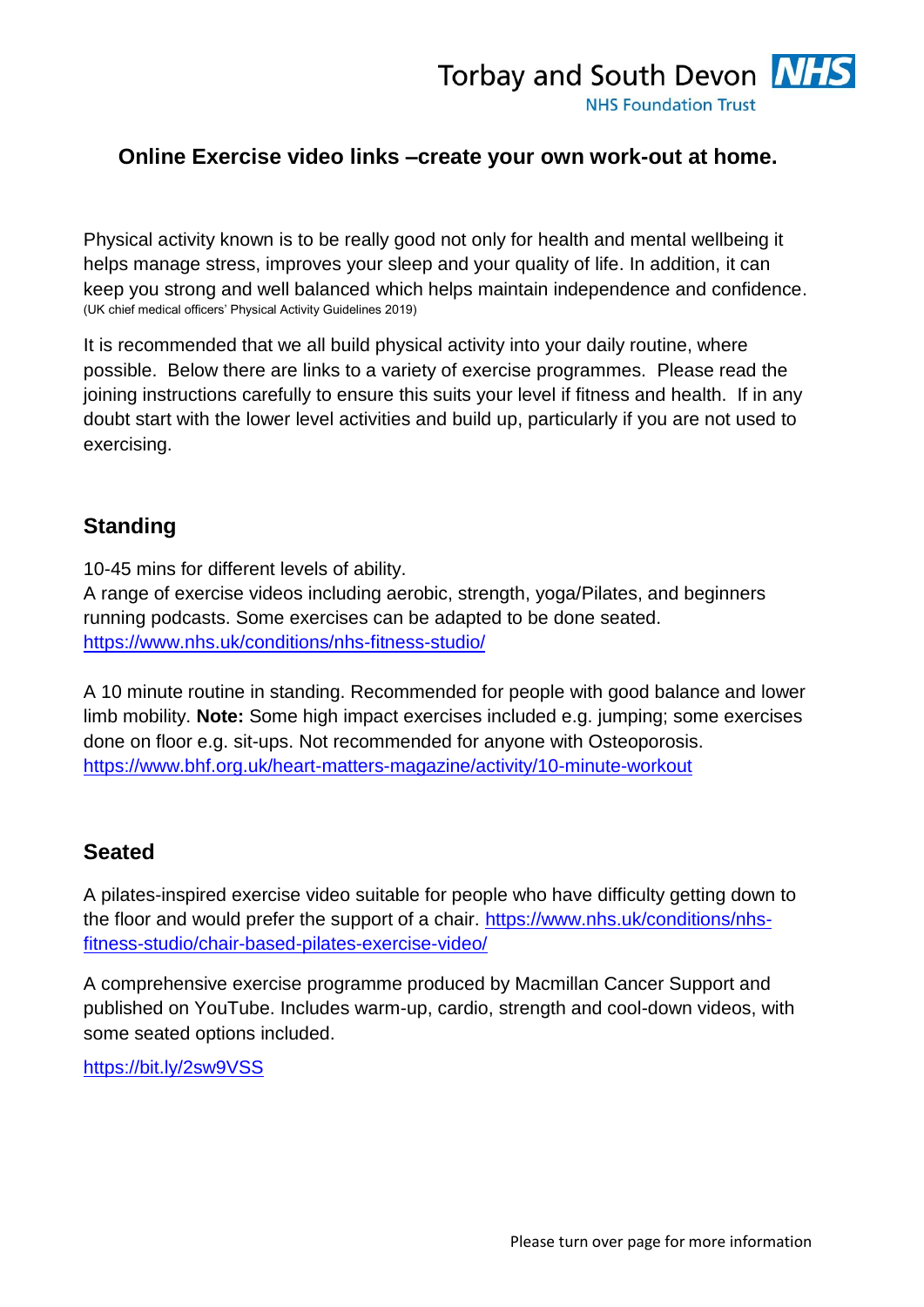## **Strength & Resistance**

Strength activities make your muscles stronger making everyday activities easier. Some of these can be done while seated.

<https://www.bhf.org.uk/heart-matters-magazine/activity/strength-exercises>

[https://www.bhf.org.uk/heart-matters-magazine/activity/strength-exercises-using](https://www.bhf.org.uk/heart-matters-magazine/activity/strength-exercises-using-everyday-objects)[everyday-objects](https://www.bhf.org.uk/heart-matters-magazine/activity/strength-exercises-using-everyday-objects)

Below are links to a well evidence strength and balance programme which can be done in sitting or standing. These are around 15 minutes each session and can be done live or later on, when it suits you.

# **Resistance Band Exercises**

Resistance bands are large elastic bands that you can use to strengthen different areas of the body. They can be good for people with limited mobility, as many of the exercises can be done while seated.

<https://www.bhf.org.uk/heart-matters-magazine/activity/resistance-bands>

## **Tai Chi**

Tai Chi comprises a series of postures linked by slow, graceful movements and accompanied by breathing techniques that focus the concentration. Benefits include improved balance, relaxation and increased energy levels. It's can also help to reduce the suffering associated with chronic pain conditions.

Follow-along videos in seated and standing versions. Broken down into introduction, parts 1, 2, 3 and full version, and cool-down.

[https://www.torbayandsouthdevon.nhs.uk/services/pain-service/ reconnect2life/](https://www.torbayandsouthdevon.nhs.uk/services/pain-service/%20reconnect2life/%20improving-health-and-fitness/tai-chi/)  [improving-health-and-fitness/tai-chi/](https://www.torbayandsouthdevon.nhs.uk/services/pain-service/%20reconnect2life/%20improving-health-and-fitness/tai-chi/)